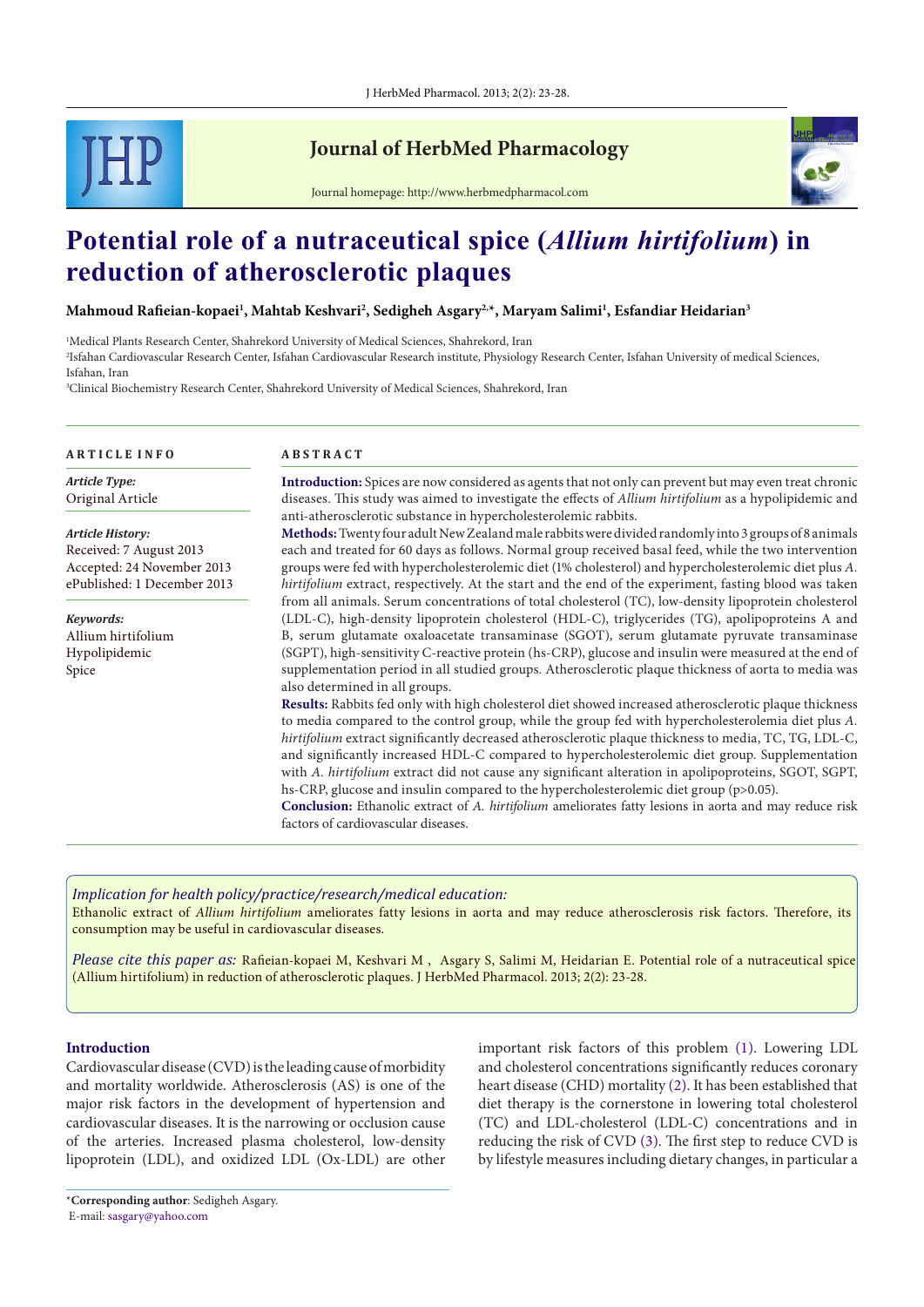reduction in the intake of total and saturated fat [\(4\)](#page-4-3). Presently, search for new drugs, capable of regulating and reducing serum cholesterol and triglyceride (TG) levels have been the focus of attention with numerous reports showing remarkable activities of natural agents. The plant products are regarded as less toxic and free from side effects than synthetic agents [\(5](#page-4-4)[,6](#page-4-5)). Also, it is well established that diet rich in vegetables and fruits can reduce CVD ([7](#page-4-6)[-11\)](#page-4-7).

Spices have shaped a large part of the world's history and they have been used for centuries, serving a variety of purposes in a wide variety of cultures. They have been used as flavor agents, as colorants to add special taste to dishes, and also as a preservative to prevent the growth of bacteria. But today, the importance of spices has become even more evident than they were throughout history. Due to their high antioxidant and anti-inflammatory properties, the common spices in today's diet have been demonstrated to also have medicinal value, and much of this potential has only been realized over the last 50 years ([12](#page-4-8)).

*Allium hirtifolium* (Persian Shallot or *Moosir*), as a member of the Liliaceae family, belongs to the same biological genus as *Allium sativum* (garlic) and other onions, which has been traditionally used mainly as a spice from the ancient times. It has many different properties including antibacterial and antifungal properties [\(13,](#page-4-9)[14\)](#page-4-10), beneficial hematological influences ([15\)](#page-4-11), antioxidant properties [\(7](#page-4-6)[,16\)](#page-4-12), anti-Helicobacter pylori potential effect (17), and decreasing blood fibrinogen and factor VII [\(7\)](#page-4-6). The constituents of Allium confirmed the presence of flavone and polyphenolic derivatives such as mannose-specific lectin [\(18](#page-4-13)), new furostanol saponins ([19](#page-4-14)), selenium and sulfur species [\(20\)](#page-4-15), and various flavonol glucosides ([21\)](#page-4-16). Most of the medicinal benefits of Allium such as reducing total plasma cholesterol, blood pressure and platelet aggregation are attributed to a sulfur compound known as allicin [\(22\)](#page-4-17). Alliin is converted to allicin, pyruvate, and ammonia by the enzyme allinase, when the cloves are cut or crushed [\(23\)](#page-4-18). Allicin was reported to possess diverse biological properties such as antimicrobial, antiparasite, and antifungal. It has been found that lipid peroxidation is inhibited and OH is scavenged ([24](#page-4-19)). Presence of this aromatic and mineral compounds in *Allium hirtifolium* led to the hypothesis of whether supplementation with ethanol extracts of *A. hirtifolium* and high cholesterol diet could ameliorate apolipoprotein B (ApoB), TG, LDL-C, TC, hs-CRP, glucose (FBS), glutamic pyruvic transaminase (SGPT), glutamic oxaloacetate transaminase (SGOT), fatty streak formation, and insulin in hypercholesterolemic rabbit, which will be tested in the present study.

## **Materials and Methods**

## *Collection of plant material and extraction*

In this experiment, *A. hirtifolium* was collected from Chaharmahal & Bakhtiari province. In addition, Medicinal Plants Research Center of Shahrekord University of Medical Sciences identified the plant specimen.

## *Preparation of extract*

*A. hirtifolium* was washed with tap water and cut into small slices. The slices were powdered after air-drying. Then 100 g of powder was added to 500 ml of 80% ethanol and the mixture kept for 48 h at 15-20° C. After filtering the extract, we repeated the extraction twice and transferred the collected plant extract to the vacuum distillation unit and concentrated it. Then it was dried at a temperature of 40° C.

#### *Animals and treatment*

24 adult New Zealand male rabbits weighing 2010±234 gr were purchased from Razi Institute of Tehran, Iran. The animals were acclimatized under room temperature and were housed in cages under 12 h light/dark cycle according to the approved standards for laboratory animal care for two weeks, and had free access to water and a standard powdered purified diet that was purchased from Pars Animal [Feed Co.](http://www.google.com/url?sa=t&rct=j&q=&esrc=s&frm=1&source=web&cd=3&cad=rja&ved=0CDIQFjAC&url=http%3A%2F%2Fwww.ameinfo.com%2Fdb-3395009.html&ei=FIxCUtXfGIOE4AS51oGAAw&usg=AFQjCNHCwBkebEoSF0icqD8cSBRYFUJSuw), Tehran, Iran which consisted of 15% protein, 40-50% carbohydrates, 2% vegetable fat, 15-25% fiber, 2.5% calcium carbonate and bisphosphate, 3.9% mineral mixture, and 0.5% vitamin mixture.

Rabbits were divided into three groups of eight rabbits each and *A. hirtifolium* extract was injected intraperitoneally once a day for 60 days as follows [\(25\)](#page-4-20):

The first group was the control (normal);

the second group fed a high cholesterol diet (cholesterol suspended in olive oil and added to the diet 1% of food content daily with a normal diet); and the third group was fed high cholesterol diet (1% cholesterol in addition with a normal diet + *A.hirtifolium* extract (1g/kg BW). The study protocol was approved by the Medical Ethics Committee of the Isfahan Cardiovascular Research Center.

### *Blood sampling and analyses*

Before the beginning and end of the study, the animals were fasted for 12 hours, and blood samples of rabbits were taken from the central ear artery. The blood taken from the rabbits was poured in two separate tubes to prepare serum. Tubes with specific number and date were centrifuged for 20 minutes at 3500 rpm in order to prepare serum. For biochemical analyses, the fasted blood samples were collected to determine serum concentrations of lipid parameters (TC, HDL-C, LDL-C and TG), liver enzymes (SGOT and SGPT), insulin, glucose and apo A and apo B. Serum insulin level was determined with ELISA method using a commercial kit (Monobind Inc., CA, USA). Other evaluated biochemical factors were measured by routine enzymatic methods using commercial kits (Pars Azmoon, Tehran, Iran) on a Hitachi 902 autoanalyzer (Tokyo, Japan).

## *Atherosclerotic lesion evaluation*

After blood collection, the animals were anesthetized with chloroform and the aorta was dissected and washed with physiologic serum and stored in formalin 15%. Sections of aorta were stained with Haemotoxylin and Eosin to determine the grade of the atherosclerotic plaque. Atherosclerotic lesions were graded according to the Chekanov index and the thickness was assessed in the following categories [\(26\)](#page-4-21).

Grade 1: Plaque thickness less than half that of the aorta media (moderate forms of malfunction);

Grade 2: Plaque thickness almost half that of the aorta media (abundant connective tissue in the plaque);

Grade 3: Plaque thickness equal to that of the aorta media; and

Grade 4: Plaque thickness more than that of the aorta media.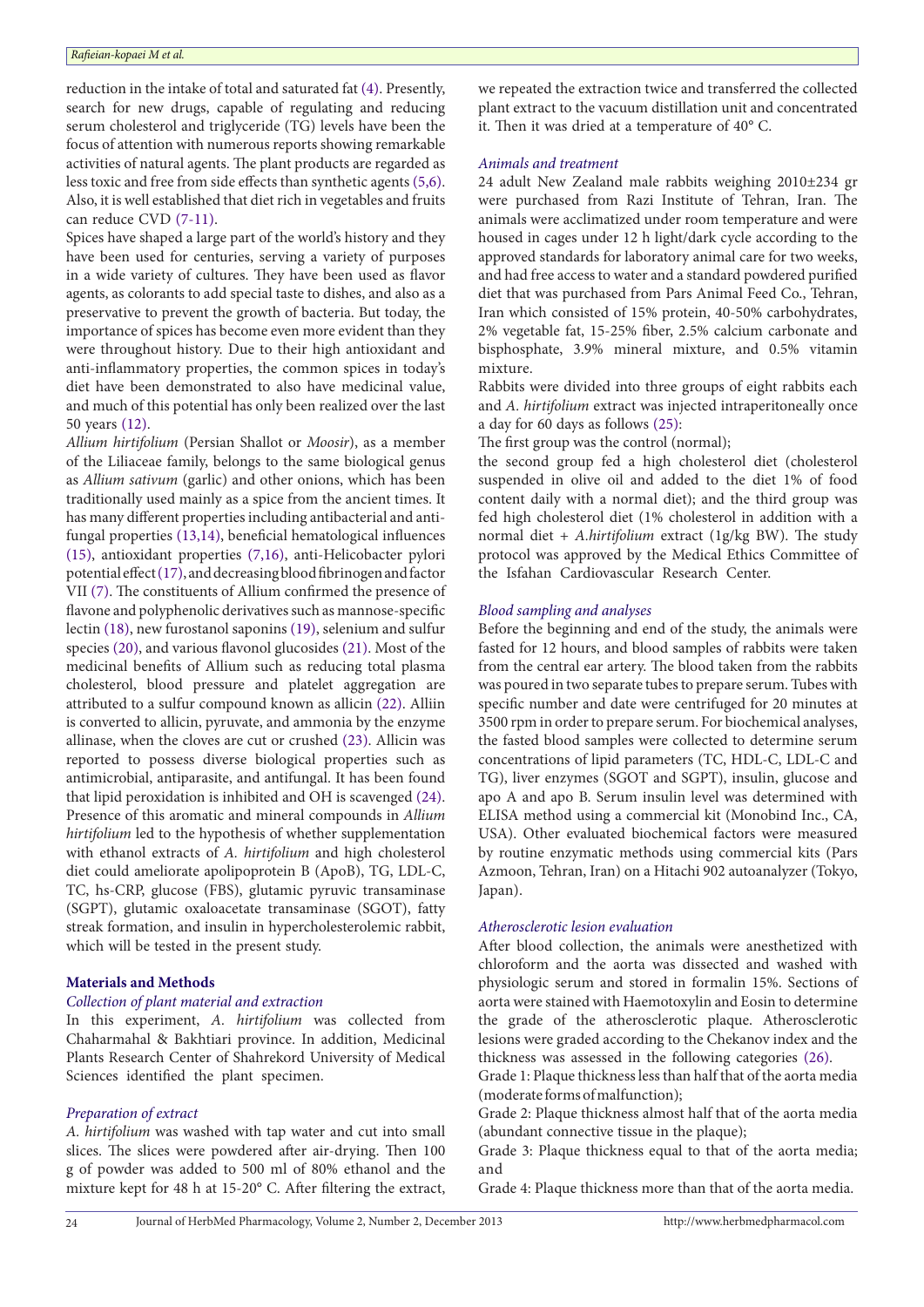#### *Total flavonoids determination*

The amount of total flavonoids in the extract was determined using colorimetric method as described by Chang and colleagues. 0.5 ml of the extract or rutin (standard flavonoid compound) was mixed with 1.5 ml of methanol, 0.1 ml of 10% aluminum chloride, 0.1 ml of 1 M potassium acetate, and 2.8 ml of distilled water and left at room temperature for 30 min. The absorbance of the reaction mixture was measured at 510 nm using rutin solutions at concentrations of 25 to 500 ppm in methanol. The experiment was repeated for three times. Total flavonoids were expressed in terms of rutin equivalent (mg/g), which is a common reference compound [\(27\)](#page-5-0).

## *Statistical Analysis*

Statistical analyses were conducted using SPSS software version 13.0 (SPSS Inc., Chicago, Illinois, USA). Betweengroup comparisons of biochemical factors were carried out using Kruskal-Wallis test. Post-hoc multiple comparisons were made using Dunn's test. A p*-*value of < 0.05 was considered as statistically significant.

#### **Results**

Analyzing *A. hirtifolium* total flavonoid content showed that in 100 ml of *A. hirtifolium* extract was 69 (g /100 ml naringenin equivalent).

Histological sections of aorta artery stained from the three groups after 60 days are shown in [Figure 1](#page-2-0) and Table 1. Normal diet group had completely normal arteries without any lesion in intima or media. The mean diameter of atherosclerotic plaque thickness of aorta to media was 0.33±0.51 in the control group, which is equal to degree 1 in Chekanov scale ([Figure 1](#page-2-0)). In high cholesterol group atheroma plaque was formed with macrophages filled with fat creating foamy cells. Plaque thickness was also increased to more than half of media thickness, equal to degree 4 of Chekanov scale ([Figure](#page-2-0)  [1b, c\)](#page-2-0). In the *A. hirtifolium* extract group some endothelial dysfunction along with a few foam cells and macrophages was seen in the intimal surface of the aorta artery and plaque degree was 1 ([Figure 1d\)](#page-2-0).

In the group fed with hypercholesterolemia diet plus *A. hirtifolium* extract compared to hypercholesterolemic diet group, TC, TG, and LDL-C significantly decreased, and HDL-C significantly increased. While Supplementation with hypercholesterol diet plus *A. hirtifolium* extract did not cause any significant alteration in apolipoproteins, SGOT, SGPT, hs-CRP, glucose or insulin. (p> 0.05; Table 2).

#### **Discussion**

*A. hirtifolium* is widely consumed as a component of the diet in many populations. It is widely believed that *A. hirtifolium* has beneficial effects on health and even curative potential against a range of debilitating conditions and diseases [\(28\)](#page-5-1). *A. hirtifolium* is one of these safe plants used as a spice for more than 2000 years and has been shown to produce multisystemic beneficial actions including antibacterial and antifungal properties ([13](#page-4-9),[14](#page-4-10)), beneficial hematological influences ([15](#page-4-11)), antioxidant properties ([7](#page-4-6),[16](#page-4-12)), anti-Helicobacter pylori potential effect [\(17\)](#page-4-22) and decreasing blood fibrinogen and factor VII [\(7](#page-4-6)).

Our histological results indicate that *A. hirtifolium* intake reduced atherosclerotic lesion in aorta significantly compared to hypercholesterolaemic group. In addition, it significantly decreased TC, TG, LDL-C, and significantly increased HDL-C compared to the hypercholesterolemic diet group.

<span id="page-2-0"></span>

**Figure 1**. Histology of aorta and grade of atherosclerotic plaque in studied groups: a: Normal diet, b and c: 1% cholesterol in addition with a normal diet, d: 1% cholesterol in addition with a normal diet + *A.hirtifolium* extracts (1g/kg BW)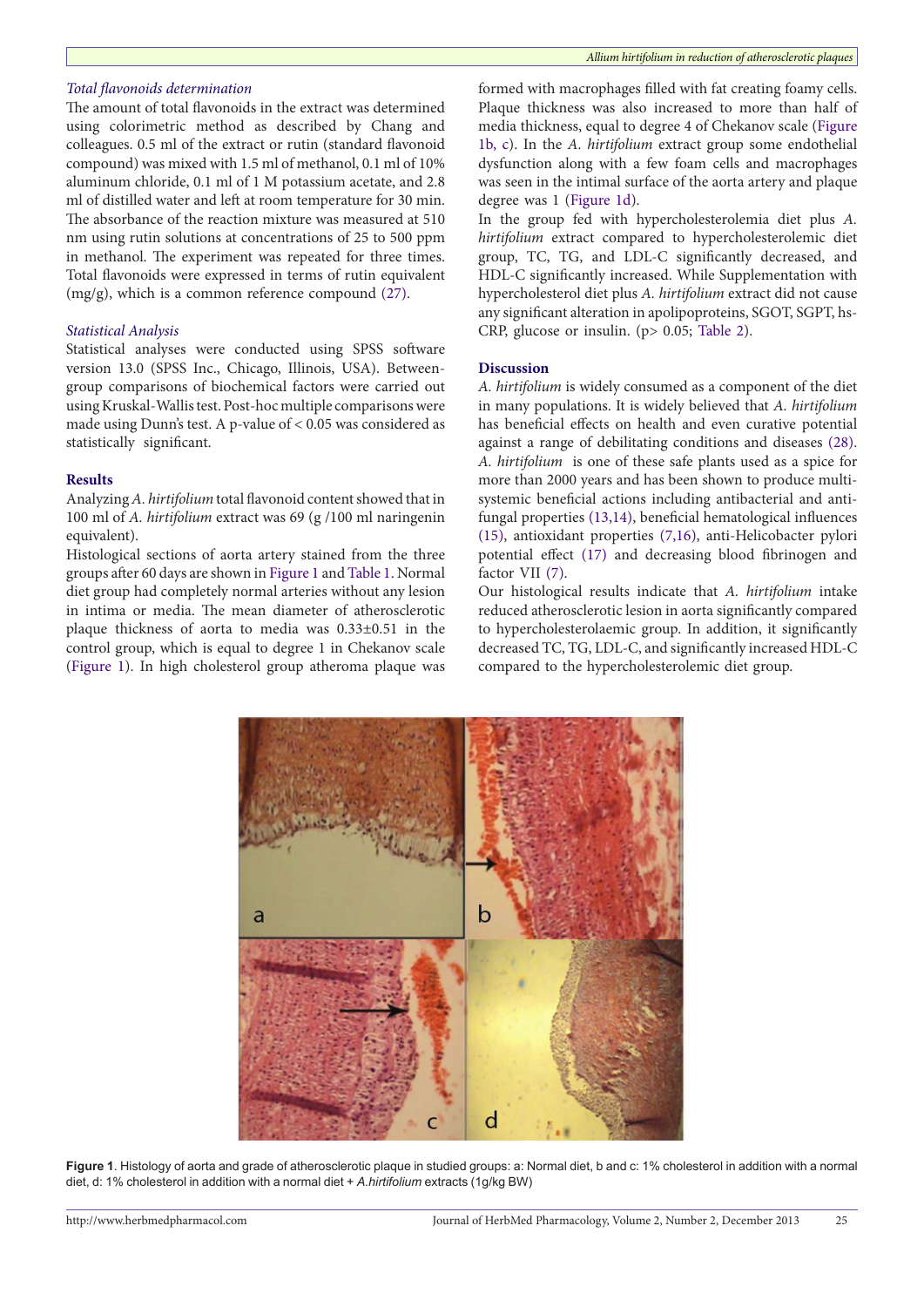*Rafieian-kopaei M et al.*

**Table 1.** Rate of plaque thickness to media thickness from the three groups after 60 days

| Group                                    | Normal          | High-cholesterol (1%), | High cholesterol $(1%) + A$ . hirtifolium |
|------------------------------------------|-----------------|------------------------|-------------------------------------------|
| Rate Plaque thickness to media thickness | $0.33 \pm 0.55$ | 2±0.66                 | $0.44 \pm 0.77$                           |
| Grade of atherosclerotic plaque          |                 |                        |                                           |

| Table 2. Effect of Allium hirtifolium on measured factors in experimental groups at the end (60 days) of the study, (n=24, 8 rabbits for each group) |  |  |  |
|------------------------------------------------------------------------------------------------------------------------------------------------------|--|--|--|
|------------------------------------------------------------------------------------------------------------------------------------------------------|--|--|--|

| Group           | Normal           | High-cholesterol (1%), | High cholesterol (1%) A.hirtifolium | P Value      |
|-----------------|------------------|------------------------|-------------------------------------|--------------|
| TG (mg/dl)      | $42.7 \pm 2.7$   | 126.86±65.17           | 125.63±30.23                        | $\leq 0.001$ |
| TC (mg/dl)      | 47.57± 1.98      | 282.48±6.10            | 218.04±4.13                         | $\leq 0.001$ |
| HDL(mg/dl)      | 20.47± 5.44      | $10.33 \pm 2.92$       | $9.31 \pm 2.37$                     | $\leq 0.001$ |
| LDL-C $(mg/d)$  | 20.05±1.09       | 1348±54.60             | 1309±45.79                          | $\leq 0.001$ |
| Apo B (mg/dl)   | $24.2 \pm 5.3$   | 33.8±10.06             | $52.3 \pm 6.71$                     | $\geq 0.05$  |
| Apo A (mg/dl)   | $54.5 \pm 3.6$   | 39.5±13.3              | $38.2 \pm 12.8$                     | $\geq 0.05$  |
| hsCRP (mg/lit)  | $13.75 \pm 24.3$ | $5.51 \pm 5.54$        | $5.4 \pm 3.01$                      | $\geq 0.05$  |
| SGOT (lu/ml)    | $3.09 + 33.7$    | $32.7 \pm 102.3$       | 44.8 ±91.6                          | $\geq 0.05$  |
| SGPT (lu/ml)    | 39± 5.09         | $90.1 \pm 18.9$        | $47.7 \pm 12.7$                     | $\geq 0.05$  |
| FBS (mg/dl)     | 33.3±125.7       | 74.6±171.6             | 22.8±155.1                          | $\geq 0.05$  |
| Insulin (Iu/ml) | $25.8 \pm 36.5$  | $5.9 \pm 27$           | $7.3 \pm 24.2$                      | $\geq 0.05$  |

Apolipoprotein B (ApoB), apolipoprotein A (ApoA), triglycerides (TG), lowdensity lipoprotein cholesterol (LDL-C), total cholesterol (TC), hs-CRP (high-sensitivity C-reactive protein), glucose (FBS), glutamic pyruvic transaminase (SGPT), glutamic oxaloacetate transaminase (SGOT).

Plants are complex chemicals with medicinal properties that act on multiple pathways maintaining fatty streak [\(29\)](#page-5-2). Recent studies have investigated the beneficial effects of flavonoids present in fruits and plant derived-foods such as common onion (*Allium cepa*) and *A. hirtifolium* in the prevention of cardiovascular diseases [\(30\)](#page-5-3). Furthermore, the findings showed that bulbs of *A. hirtifolium* had high concentrations of quercetin, isorhamnetin, organosulfur compounds, allicin or diallyl thiosulfinate and their glycosides ([31](#page-5-4)).

Furthermore, recent advances in the understanding of the biological importance of endogenous  $H_2S$  has shed light on the potential role of the gas in atherosclerosis. Wang et al. first reported a direct correlation between endogenous  $H_2$ S and atherosclerosis in apo $E_{2/2}$  mice ([32](#page-5-5)). Some studies have suggested that  $H_2S$  may hinder the development of atherosclerosis by inhibiting vascular smooth muscle cell proliferation, adhesion molecules expression in endothelial cells and foam cell formation [\(32-](#page-5-5)[34](#page-5-6)).

Allicin (diallyl thiosulfinate), rapidly converted from alliin by allinase in crushed fresh garlic cloves, is a major component and thiosulfinate compound responsible for the biological activity of garlic ([35](#page-5-7)). However, under certain circumstances, allicin or garlic extract may also work as an immunosuppressant to down-regulate inflammatory responses and inhibit the interaction of T-cells with the endothelial cells ([36](#page-5-8)). Since inflammation has an important role in atherosclerosis development, significant reduction in inflammatory lesion may be due to anti-inflammatory effect of *A. hirtifolium*.

Fattorusso et al. reported that *A. hirtifolium* contains the highest level of total flavanols among the onion varieties ([19](#page-4-14)). We found that acetone in ethanolic extract of *A. hirtifolium*  had high flavonoid content 69 (mg of quercetin quiv/100 g of sample). Quercetin is an important constituent of the flavonoid family and is found in high concentrations in shallot. The anti-angiogenic activity of quercetin was also documented ([37\)](#page-5-9).

Supplementation with hypercholesterol diet plus A. hirtifolium extract significantly decreased TC, TG, LDL-C, and increased HDL-C, compared to the hypercholesterol diet group. However, Asgari et al. showed that intake of *A. hertifolium* and *Sesamum indicum* reduced SGPT, fibrinogen, TC and LDL-C values in comparison with hypercholesterolemic diet group while no significant changes on factor VII and ApoB were observed [\(38\)](#page-5-10).

Our findings indicated that supplementation with *A. hirtifolium* extract did not cause any significant alteration in apolipoproteins, SGOT, SGPT, hs-CRP, glucose, and insulin as compared to the hypercholesterolemic diet group. While [Mehdi e](http://www.ncbi.nlm.nih.gov/pubmed?term=Mehdi M%5BAuthor%5D&cauthor=true&cauthor_uid=23455213)t al. showed hydroalcoholic extract of Persian shallot significantly decreased serum levels of FBS and HbA1c in treated groups (in a dose-dependent manner) [\(40\)](#page-5-11). A study showed that hepatoprotective effects of hydroalcoholic extract of *A. hirtifolium* (Persian shallot) in diabetic rats significantly decreased serum levels of liver enzymes (AST, ALT, ALP and LDH) in treated groups in a dose-dependent fashion [\(41\)](#page-5-12).

## **Conclusion**

These results suggest that ethanolic extracts of *A. hirtifolium*  can reduce risk factors and alter fatty lesions in aorta.

### **Acknowledgements**

The authors gratefully acknowledge Research Deputy of Shahrekord University of Medical Sciences for the financial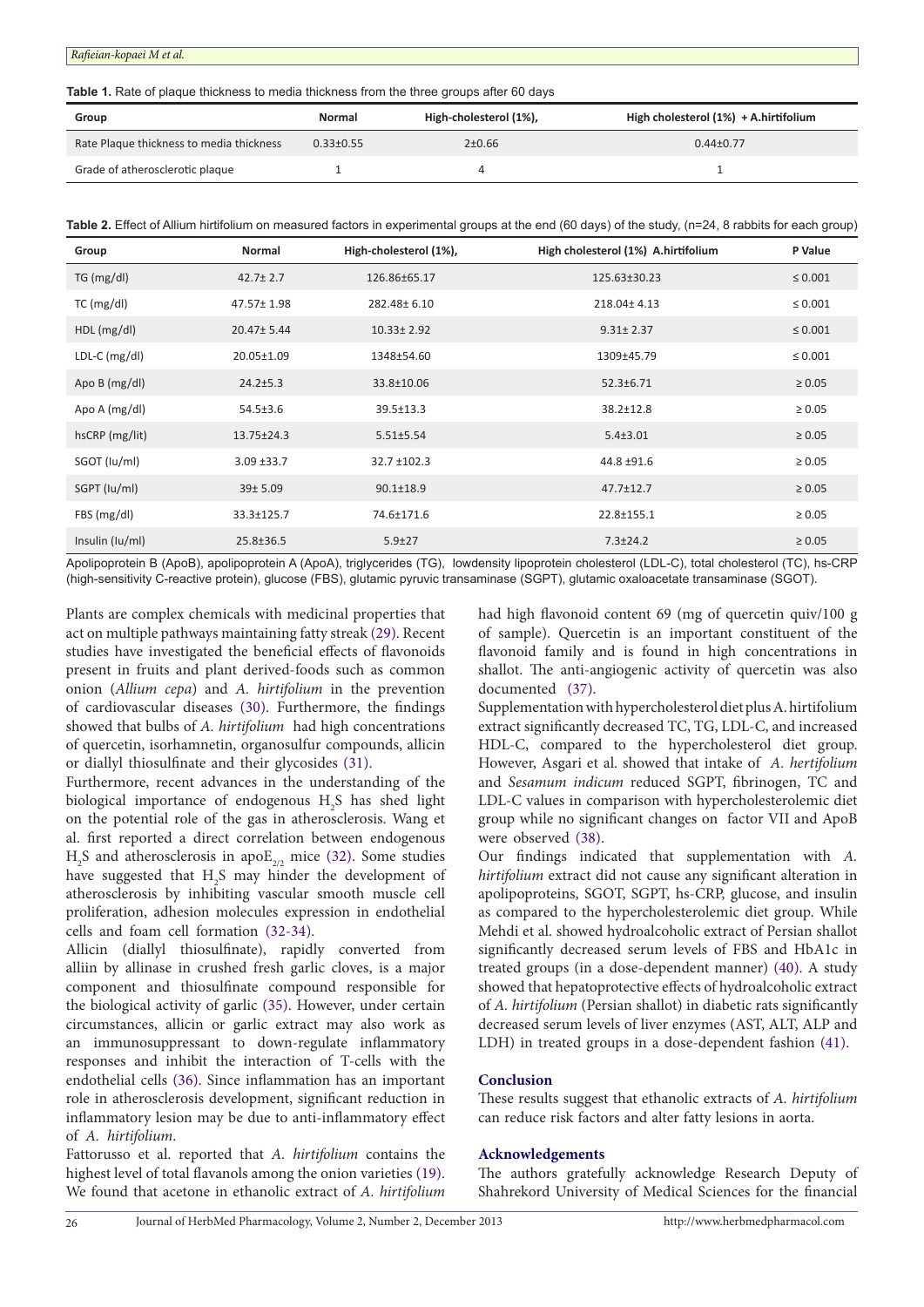support for this study. This paper has been derived from the MD thesis of M. Salimi.

## **Authors' contributions**

MK, SA, MS, and EH wrote prepared the manuscript, and MRK edited it.

## **Conflict of interests**

The authors declared no competing interests.

## **Ethical considerations**

Ethical issues (including plagiarism, misconduct, data fabrication, falsification, double publication or submission, redundancy) have been completely observed by the authors.

## **Funding/Support**

None.

## **References**

- <span id="page-4-0"></span>1. deGoma EM, Knowles JW, Angeli F, Budoff MJ, Rader DJ. The Evolution and refinement of traditional risk factors for cardiovascular disease. Cardiol Rev 2012; 20(3): 118– 129.
- <span id="page-4-1"></span>2. [Fernandez C](http://www.ncbi.nlm.nih.gov/pubmed?term=Fernandez C%5BAuthor%5D&cauthor=true&cauthor_uid=23967253), [Sandin M,](http://www.ncbi.nlm.nih.gov/pubmed?term=Sandin M%5BAuthor%5D&cauthor=true&cauthor_uid=23967253) [Sampaio JL,](http://www.ncbi.nlm.nih.gov/pubmed?term=Sampaio JL%5BAuthor%5D&cauthor=true&cauthor_uid=23967253) [Almgren P,](http://www.ncbi.nlm.nih.gov/pubmed?term=Almgren P%5BAuthor%5D&cauthor=true&cauthor_uid=23967253) Narkiewicz K, [Hoffmann M](http://www.ncbi.nlm.nih.gov/pubmed?term=Hoffmann M%5BAuthor%5D&cauthor=true&cauthor_uid=23967253), et al. Plasma lipid composition and risk of developing cardiovascular disease. [PLoS One](http://www.ncbi.nlm.nih.gov/pubmed/23967253) 2013;15;8(8):e71846.
- <span id="page-4-2"></span>3. Perk J, De Backer G, Gohlke H, Graham I, Reiner Z, Verschuren WM, et al. European guidelines on cardiovascular disease prevention in clinical practice (version 2012). Int J Behav Med 2012;19(4):403-88.
- <span id="page-4-3"></span>4. Civeira F. Guidelines for the diagnosis and management of heterozygous familial hypercholesterolemia. Atherosclerosis 2004;173(1):55-68.
- <span id="page-4-4"></span>5. Cleeman J, Grundy S, Becker D, Clark L. Expert panel on Detection, Evaluation and Treatment of High blood Cholesterol in Adults. Executive Summary of the Third Report of the National Cholesterol Education Program (NCEP) Adult Treatment Panel (ATP III). JAMA 2001;285(19):2486-97.
- <span id="page-4-5"></span>6. Hung HC, Willett W, Merchant A, Rosner BA, Ascherio A, Joshipura KJ. Oral health and peripheral arterial disease. Circulation 2003;107(8):1152-7.
- <span id="page-4-6"></span>7. Mozaffarian D, Kumanyika SK, Lemaitre RN, Olson JL, Burke GL, Siscovick DS. Cereal, fruit, and vegetable fiber intake and the risk of cardiovascular disease in elderly individuals. JAMA 2003;289(13):1659-66.
- 8. Asghari S, Samani RA, Daris F, Fard NS, Salimi M, Mortazaei S, et al. Antioxidant activity and the lowering effect of hydroalcoholic extract of *Allium hirtifolium* Boiss on some haemostatic factors in hypercholesterolemic rabbit. J Mazandaran Univ Med Sci 2012;22(91):39-48.
- 9. Asgary S, Moshtaghian J, Naderi G, Fatahi Z, Hosseini M, Dashti G, et al. Effects of dietary red clover on blood factors and cardiovascular fatty streak formation in hypercholesterolemic rabbits. Phytother Res 2007;21(8):768-70.
- 10. Rafieian-Kopaei M, Baradaran A, Rafieian M. Oxidative stress and the paradoxical effects of antioxidants. J Res Med Sci 2013; 18(7): 628.
- <span id="page-4-7"></span>11. Rafieian-Kopaie M, Baradaran A. Plants antioxidants: From laboratory to clinic. J Nephropathology 2013; 2(2): 152-3.
- <span id="page-4-8"></span>12. Ness AR, Powles JW. Fruit and vegetables, and cardiovascular disease: a review. Int J Epidemiol 1997;26(1):1-13.
- <span id="page-4-9"></span>13. Aggarwal BB, Van Kuiken ME, Iyer LH, Harikumar KB, Sung B. Molecular targets of nutraceuticals derived from dietary spices: potential role in suppression of inflammation and tumorigenesis. Exp Biol Med 2009;234(8):825-49.
- <span id="page-4-10"></span>14. Yin M, Tsao S. Inhibitory effect of seven Allium plants upon three Aspergillus species. Int J food Microbiol 1999;49(1):49-56.
- <span id="page-4-11"></span>15. Amin M, Kapadnis B. Heat stable antimicrobial activity of *Allium ascalonicum* against bacteria and fungi. Ind J Exp Biol 2005;43(8):751.
- <span id="page-4-12"></span>16. Mohammadi-Motlagh HR, Mostafaie A, Mansouri K. Basic research Anticancer and anti-inflammatory activities of shallot (*Allium ascalonicum*) extract. Arch Med Sci 2011; 7(1): 38-44
- <span id="page-4-22"></span>17. Leelarungrayub N, Rattanapanone V, Chanarat N, Gebicki JM. Quantitative evaluation of the antioxidant properties of garlic and shallot preparations. Nutrition 2006;22(3):266-74.
- <span id="page-4-13"></span>18. Adeniyi BA, Anyiam FM. In vitro anti Helicobacter pylori potential of methanol extract of *Allium ascalonicum* Linn.(Liliaceae) leaf: susceptibility and effect on urease activity. Phytother Res 2004;18(5):358-61.
- <span id="page-4-14"></span>19. Mo H, Vandamme E, Peumans W, Goldstein I. Purification and characterization of a mannose-specific lectin from Shallot (*Allium ascalonicum*) Bulbs. [Arch](http://www.ncbi.nlm.nih.gov/pubmed/8215447) [Biochem](http://www.ncbi.nlm.nih.gov/pubmed/8215447) Biophys 1993; 1;306(2):431-8.
- <span id="page-4-15"></span>20. Fattorusso E, Iorizzi M, Lanzotti V, Taglialatela-Scafati O. Chemical composition of shallot (*Allium ascalonicum* Hort.). J Agr Food Chem 2002;50(20):5686-90.
- <span id="page-4-16"></span>21. Ogra Y, Ishiwata K, Iwashita Y, Suzuki KT. Simultaneous speciation of selenium and sulfur species in selenized odorless garlic (*Allium sativum* L.) and shallot ( *Allium ascalonicum*) by HPLC–inductively coupled plasma- (octopole reaction system)-mass spectrometry and electrospray ionization-tandem mass spectrometry. J Chromatograph A 2005;1093(1):118-25.
- <span id="page-4-17"></span>22. Bonaccorsi P, Caristi C, Gargiulli C, Leuzzi U. Flavonol glucoside profile of southern Italian red onion (*Allium cepa* L.). J Agric Food Chem 2005;53(7):2733-40.
- <span id="page-4-18"></span>23. Schulz V, Hänsel R, Tyler VE. Rational phytotherapy: a physician's guide to herbal medicine. Routledge; 2001.
- <span id="page-4-19"></span>24. Rabinkov A, Zhu XZ, Grafi G, Galili G, Mirelman D. Alliin lyase (Alliinase) from garlic (*Allium sativum*). Biochemical characterization and cDNA cloning. [Appl](http://www.ncbi.nlm.nih.gov/pubmed/?term=Alliin+lyase+(Alliinase)+from+garlic+(Allium+sativum).+Biochemical+characterization+and+cDNA+cloning.) [Biochem Biotechnol](http://www.ncbi.nlm.nih.gov/pubmed/?term=Alliin+lyase+(Alliinase)+from+garlic+(Allium+sativum).+Biochemical+characterization+and+cDNA+cloning.) 1994;48(3):149-71.
- <span id="page-4-20"></span>25. Baghalian K, Ziai SA, Naghavi MR, Badi HN, Khalighi A. Evaluation of allicin content and botanical traits in Iranian garlic *(Allium sativum* L.) ecotypes. Sci Horticult 2005;103(2):155-66.
- <span id="page-4-21"></span>26. Shirzad H, Taji F, Rafieian-Kopaei M. Correlation between antioxidant activity of garlic extracts and WEHI-164 fibrosarcoma tumor growth in BALB/c mice. J Med Food 2011;14(9):969-74.